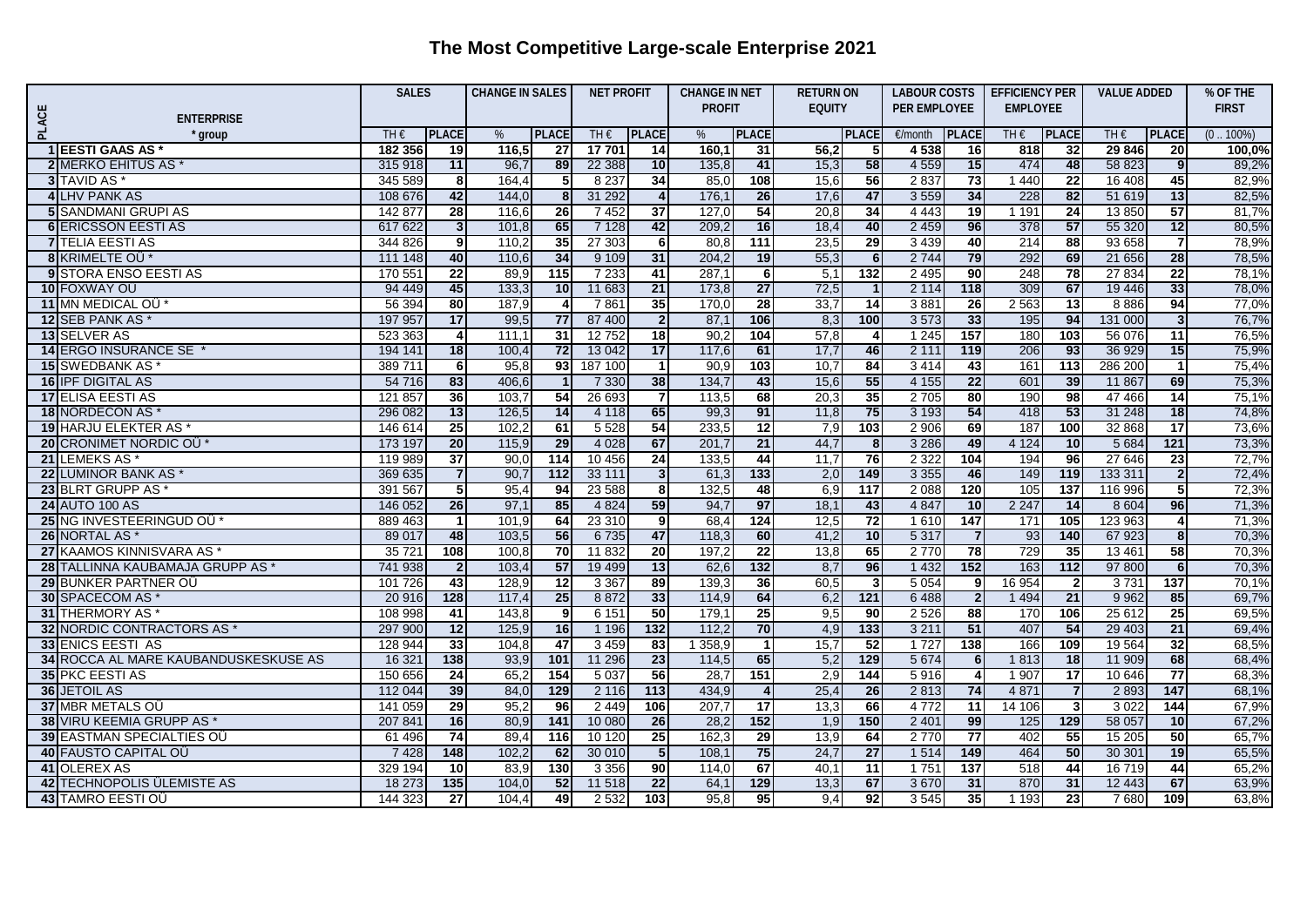## **The Most Competitive Large-scale Enterprise 2021**

|              |                                                 | <b>SALES</b>      |                        | <b>CHANGE IN SALES</b> |                      | <b>NET PROFIT</b> |                        | <b>CHANGE IN NET</b> |                                  | <b>RETURN ON</b> |                  | <b>LABOUR COSTS</b> |                       | <b>EFFICIENCY PER</b> |                         | <b>VALUE ADDED</b> |                       | % OF THE       |
|--------------|-------------------------------------------------|-------------------|------------------------|------------------------|----------------------|-------------------|------------------------|----------------------|----------------------------------|------------------|------------------|---------------------|-----------------------|-----------------------|-------------------------|--------------------|-----------------------|----------------|
|              |                                                 |                   |                        |                        |                      |                   |                        |                      | <b>PROFIT</b>                    |                  | <b>EQUITY</b>    |                     | <b>PER EMPLOYEE</b>   |                       | <b>EMPLOYEE</b>         |                    |                       | <b>FIRST</b>   |
| <b>PLACE</b> | <b>ENTERPRISE</b>                               |                   |                        |                        |                      |                   |                        |                      |                                  |                  |                  |                     |                       |                       |                         |                    |                       |                |
|              | group                                           | TH€               | <b>PLACE</b>           | %                      | <b>PLACE</b>         | TH $\epsilon$     | <b>PLACE</b>           | %                    | <b>PLACE</b>                     |                  | <b>PLACE</b>     | €/month             | <b>PLACE</b>          | TH $\epsilon$         | <b>PLACE</b>            | TH€                | <b>PLACE</b>          | $(0.100\%)$    |
|              | 44 ALEXELA AS *                                 | 249 839           | 14                     | 100.9                  | 69                   | 3 3 8 2           | 88                     | 100,0                | 84                               | 5,3              | 128              | 2 3 4 4             | 103                   | 1 0 1 6               | 25                      | 1030'              | 83                    | 63,7%          |
|              | 45 LIVIKO AS <sup>*</sup>                       | 134 145           | 31                     | 97,9                   | 82                   | 4 1 4 9           | 64<br>75               | 114,5                | 66<br>52                         | 19,5             | $\overline{37}$  | 2 3 6 9             | 101                   | 512                   | 45<br>$\overline{9}$    | 11 598             | $\overline{71}$       | 63,6%          |
|              | 46 AUTO-BON BALTIC OU<br>47 NORDECON BETOON OU* | 81 768            | 57<br>59               | 81,7<br>150,4          | 137                  | 3730<br>2 2 5 7   |                        | 128,9                |                                  | 33,4             | 15               | 5702                | 5 <sub>5</sub><br>25  | 4 3 0 4<br>528        | 42                      | 5 0 30<br>9 2 4 2  | 126                   | 63,5%          |
|              |                                                 | 79 222            |                        | 371,1                  | $\overline{7}$       |                   | 109<br>$\overline{32}$ | 140,0<br>284,8       | $\overline{35}$                  | 41,5             | 9<br>32          | 3881                |                       |                       | 157                     |                    | 89                    | 63,4%          |
|              | 48 GENTEEL AS<br><b>49 PRISMA PEREMARKET AS</b> | 67<br>172 531     | 159<br>$\overline{21}$ | 103.6                  | $\overline{2}$<br>55 | 9027<br>1 0 9 8   | 135                    | 1 339,0              | $\overline{7}$<br>$\overline{2}$ | 22,0<br>7,8      | 104              | 5142<br>1 5 4 3     | 8 <sup>1</sup><br>148 | 34<br>264             | $\overline{74}$         | 9151<br>13 20 9    | 90 <sub>1</sub><br>60 | 63,2%          |
|              | <b>50 FLIR SYSTEMS ESTONIA OÜ</b>               |                   | 58                     | 126,0                  | 15                   |                   |                        |                      | 74                               | 15,6             | 54               |                     |                       |                       | 47                      |                    |                       | 63,1%          |
|              | 51 ELKE GRUPI AS *                              | 80 974<br>139 316 | 30                     | 86,8                   | $\overline{121}$     | 7 0 20<br>4 9 1 2 | 43<br>58               | 109,6<br>91,3        | 102                              | 16,3             | 50               | 2 2 6 0<br>2 4 8 7  | 108<br>91             | 494<br>421            | $\overline{52}$         | 11 467<br>14 791   | 72<br>54              | 62,9%<br>62,9% |
|              |                                                 |                   |                        |                        |                      |                   |                        |                      |                                  |                  |                  |                     |                       |                       |                         |                    |                       |                |
|              | <b>52 DSV ESTONIA AS</b>                        | 93 591            | 46                     | 96,5                   | 92                   | 2 5 8 4           | 100                    | 138,0                | 37                               | 54,9             | $\overline{7}$   | 3747                | 28                    | 526                   | 43                      | 10 589             | 78                    | 62,6%          |
|              | <b>53 MAINOR ÜLEMISTE AS</b>                    | 11 257            | 144                    | 106,6                  | 44                   | 9 3 9 4           | $\overline{28}$        | 77,6                 | 117                              | 8,3              | 99               | 4746                | $\overline{13}$       | 592                   | 40                      | 10 476             | 80                    | 62,1%          |
|              | <b>54 TARTU TERMINAL AS</b>                     | 130 994           | 32                     | 95,0                   | 97                   | 2 1 1 6           | 114                    | 206, C               | 18                               | 21,8             | 33               | 1866                | 131                   | 879                   | 30                      | 5 4 5 2            | $122$                 | 62,1%          |
|              | 55 A. LE COQ AS                                 | 70 834            | 63                     | 99,4                   | 78                   | 9954              | 27                     | 94,1                 | 99                               | 11,9             | 74               | 2611                | 82                    | 220                   | 86                      | 2004'              | 30                    | 61,9%          |
|              | 56 VESTMAN ENERGIA AS *                         | 12 3 6 0          | $142$                  | 83,7                   | $131$                | 20 559            | 12                     | 160,1                | 30                               | 16,6             | 49               | 3 0 1 1             | 64                    | 334                   | 61                      | 21 896             | $\overline{27}$       | 61,9%          |
|              | <b>57 TOFTAN AS</b>                             | 64 442            | 70                     | 103,8                  | $\overline{53}$      | 5 0 1 1           | 57                     | 255,1                | 9                                | 6,7              | 118              | 2 9 7 7             | 67                    | 511                   | 46                      | 9512               | 88                    | 61,9%          |
|              | <b>58 VALIO EESTI AS</b>                        | 125 251           | 35                     | 99,8                   | 75                   | 5 2 8 8           | 55                     | 102.7                | 79                               | 8,0              | 102              | 2 1 2 2             | 117                   | 269                   | 72                      | 17 15 6            | 43                    | 59,3%          |
|              | 59 TALLINNA VESI AS *                           | 51 717            | 87                     | 81.5                   | 138                  | 16 732            | 15                     | 60,3                 | 134                              | 14,7             | 60               | 2 4 8 4             | 93                    | 155                   | 117                     | 26 658             | 24                    | 58,9%          |
|              | <b>60 SWEDBANK LIISING AS</b>                   | 27 531            | 120                    | 107,3                  | 41                   | 14 888            | 16                     | 112,6                | 69                               | 17,7             | 45               | 2 4 0 9             | 98                    | 296                   | 68                      | 17 577             | 41                    | 58,8%          |
|              | 61 ORLEN EESTI OÜ                               | 240 196           | 15                     | 47.4                   | 157                  | 954               | 139                    | 37,9                 | 147                              | 39,1             | $\overline{12}$  | 6 1 3 5             | $\mathbf{3}$          | 30 0 25               | $\overline{\mathbf{1}}$ | 1 5 4 3            | 154                   | 58,1%          |
|              | <b>62 TOOTSI TURVAS AS</b>                      | 21 878            | $125$                  | 221,8                  | $\mathbf{3}$         | $\overline{131}$  | 156                    | 315,5                | 5 <sub>5</sub>                   | $\overline{0,5}$ | 154              | 3 3 8 0             | 45                    | 754                   | 34                      | 1307               | $\overline{155}$      | 57,8%          |
|              | 63 AQUAPHOR INTERNATIONAL OU                    | 64 225            | 71                     | 120,6                  | 20                   | 6 1 1 5           | 52                     | 235,3                | 11                               | 19,3             | 39               | 1915                | 129                   | 119                   | 134                     | 18 5 23            | $\overline{37}$       | 57,8%          |
|              | 64 SILLAMÄE SADAM AS                            | 28 969            | $\frac{117}{117}$      | 104,7                  | 48                   | 12 683            | 19                     | 104.2                | $\overline{77}$                  | 14,6             | 61               | 3 1 9 2             | 55                    | 211                   | 90                      | 17 930             | 39                    | 57,7%          |
|              | 65 PALMAKO AS                                   | 70 043            | 64                     | 118,6                  | $\overline{22}$      | 4 8 0 6           | 60                     | 271,3                | 8                                | 15,0             | 59               | 2 18 6              | $\overline{112}$      | 165                   | 110                     | 15 955             | 47                    | 57,6%          |
|              | 66 BALTLINER OU*                                | 64 804            | 69                     | 86,5                   | $122$                | 3 3 2 0           | 91                     | 109,9                | 73                               | 29,1             | $\overline{21}$  | 4 5 0 5             | 17                    | 3812                  | $\overline{11}$         | 4 2 3 9            | 134                   | 56,6%          |
|              | 67 LEONHARD WEISS OU                            | 85 959            | $\overline{53}$        | 118,2                  | $\overline{23}$      | 2 5 6 2           | 102                    | 145,8                | $\overline{34}$                  | 70,0             | $\overline{2}$   | 2 50 6              | 89                    | 206                   | 92                      | 1510'              | 52                    | 56,3%          |
|              | <b>68 LUMINOR LIISING AS</b>                    | 24 0 39           | 123                    | 83,4                   | $132$                | 6 6 4 4           | 48                     | 95,4                 | 96                               | 6,0              | 122              | 4 2 0 4             | 21                    | 650                   | 38                      | 8 5 1 0            | 100                   | 56,2%          |
|              | 69 GLAMOX AS                                    | 49 330            | 92                     | 92,2                   | 106                  | 9 2 2 8           | 30                     | 71,0                 | $121$                            | 33,0             | $\overline{17}$  | 2 2 7 0             | 107                   | 271                   | 70                      | 14 18 6            | 56                    | 55,1%          |
|              | 70 COOP PANK AS *                               | 38 949            | 106                    | 130,0                  | 11                   | 7 240             | 40                     | 131,0                | 49                               | 7,7              | 109              | 3 1 9 6             | 53                    | 135                   | $124$                   | 18 3 25            | 38                    | 55,0%          |
|              | 71 SAKU ÕLLETEHASE AS                           | 65 010            | 68                     | 98.7                   | 80                   | 6842              | 46                     | 112,0                | $\overline{71}$                  | 7,8              | 108              | 2 6 9 7             | 81                    | 225                   | 84                      | 16 195             | 46                    | 54,1%          |
|              | 72 ALSO EESTI OÜ                                | 71 143            | 62                     | 110.2                  | 36                   | 894               | 140                    | 155,6                | 32                               | 7,8              | 105              | 3 9 3 7             | 24                    | 1514                  | 20                      | 3 1 1 4            | $\overline{143}$      | 53,5%          |
|              | 73 TREV-2 GRUPP AS                              | 97 560            | 44                     | 108.8                  | 39                   | 2 0 9 4           | 116                    | 100.3                | 82                               | 7,8              | 106              | 3 3 5 4             | 47                    | 255                   | 76                      | 1747'              | 42                    | 53,4%          |
|              | <b>74 SCANDAGRA EESTI AS</b>                    | 118 673           | 38                     | 101,7                  | 67                   | 819               | $\overline{141}$       | 100.0                | 88                               | $\overline{7,6}$ | 110              | 2 3 7 8             | 100                   | 965                   | 26                      | 4 3 2 9            | $\overline{133}$      | 53,4%          |
|              | <b>75 NESTE EESTI AS</b>                        | 163884            | 23                     | 67,6                   | 152                  | 1706              | 122                    | 30,3                 | 150                              | 7,2              | $\overline{112}$ | 3 2 0 2             | 52                    | 3 4 1 4               | 12                      | 3 5 5 0            | 138                   | 52,7%          |
|              | 76 TELE2 EESTI AS                               | 77823             | 60                     | 101.1                  | 68                   | 2 9 7 4           | 97                     | 137.3                | 38                               | 5,5              | $\overline{127}$ | 3 2 3 2             | 50                    | 242                   | 79                      | 15 4 25            | 48                    | 51,3%          |
|              | <b>77 ORKLA EESTI AS</b>                        | 82 177            | 56                     | 97,7                   | 83                   | 6 1 6 1           | 49                     | 81,3                 | 110                              | 10,9             | 82               | 1801                | 134                   | 142                   | $\overline{121}$        | 18 632             | 34                    | 51,1%          |
|              | 78 EESTI KESKKONNATEENUSED AS                   | 49 011            | 94                     | 109,3                  | 38                   | 4 5 1 0           | 61                     | 217,0                | 15                               | 23,0             | 30               | 2 0 4 3             | $124$                 | 85                    | 144                     | 18.58'             | 36                    | 51,0%          |
|              | 79 AMSERV GRUPI AS                              | 125 324           | 34                     | 84.8                   | 127                  | 1 9 0 5           | 118                    | 70.1                 | 122                              | 11,7             | 78               | 2 4 7 1             | 94                    | 331                   | 62                      | 13 14 1            | 61                    | 51,0%          |
|              | 80 COMPENSA LIFE VIENNA INSURANCE GROUP SE      | 88 354            | 50                     | 116,1                  | 28                   | 3 3 8 5           | 87                     | 102,8                | 78                               | 7,0              | 116              | 2 0 5 8             | 121                   | 388                   | 56                      | 9015               | 92                    | 50,7%          |
|              | <b>81 KRISTIINE KESKUS OÜ</b>                   | 11 321            | 143                    | 98.5                   | $\overline{81}$      | 3 3 1 3           | 93                     | 58,3                 | $\overline{137}$                 | 5,1              | 131              | 6518                | -1                    | 5 6 6 0               | 6                       | 3 4 6 9            | 141                   | 50,5%          |
|              | 82 PRYSMIAN GROUP BALTICS AS                    | 86 337            | 52                     | 106,3                  | 45                   | 1 1 6 8           | 133                    | 100, C               | 86                               | 4,6              | 135              | 2 9 9 1             | 66                    | 540                   | 41                      | 691'               | 114                   | 50,4%          |
|              | <b>83 EESTI VILJASALV OÜ</b>                    | 93 162            | $\overline{47}$        | 79,5                   | 144                  | 1 4 2 8           | 127                    | 77.9                 | $\overline{115}$                 | 18,4             | 41               | 3 4 9 2             | 38                    | 7764                  | $\overline{4}$          | 193'               | 152                   | 50,3%          |
|              | 84 METSAGRUPP OU                                | 5 0 5 8           | 153                    | 78,8                   | $145$                | 7814              | 36                     | 190,3                | $\overline{23}$                  | 15,4             | 57               | 3 4 2 2             | 42                    | 316                   | 65                      | 847'               | 101                   | 49,8%          |
|              | <b>85 ENSTO ENSEK AS</b>                        | 86 565            | 51                     | 114,3                  | 30                   | 3607              | 77                     | 126,6                | 55                               | 9,0              | 95               | 1821                | 133                   | 241                   | 80                      | 11 454             | 73                    | 48,8%          |
|              | 86 BARRUS AS <sup>*</sup>                       | 54 086            | 84                     | 106.8                  | 42                   | 4 4 5 0           | 63                     | 130.5                | 50                               | 12,3             | 73               | 2 8 7 4             | 70                    | 223                   | 85                      | 12 8 30            | 64                    | 48,7%          |
|              |                                                 |                   |                        |                        |                      |                   |                        |                      |                                  |                  |                  |                     |                       |                       |                         |                    |                       |                |